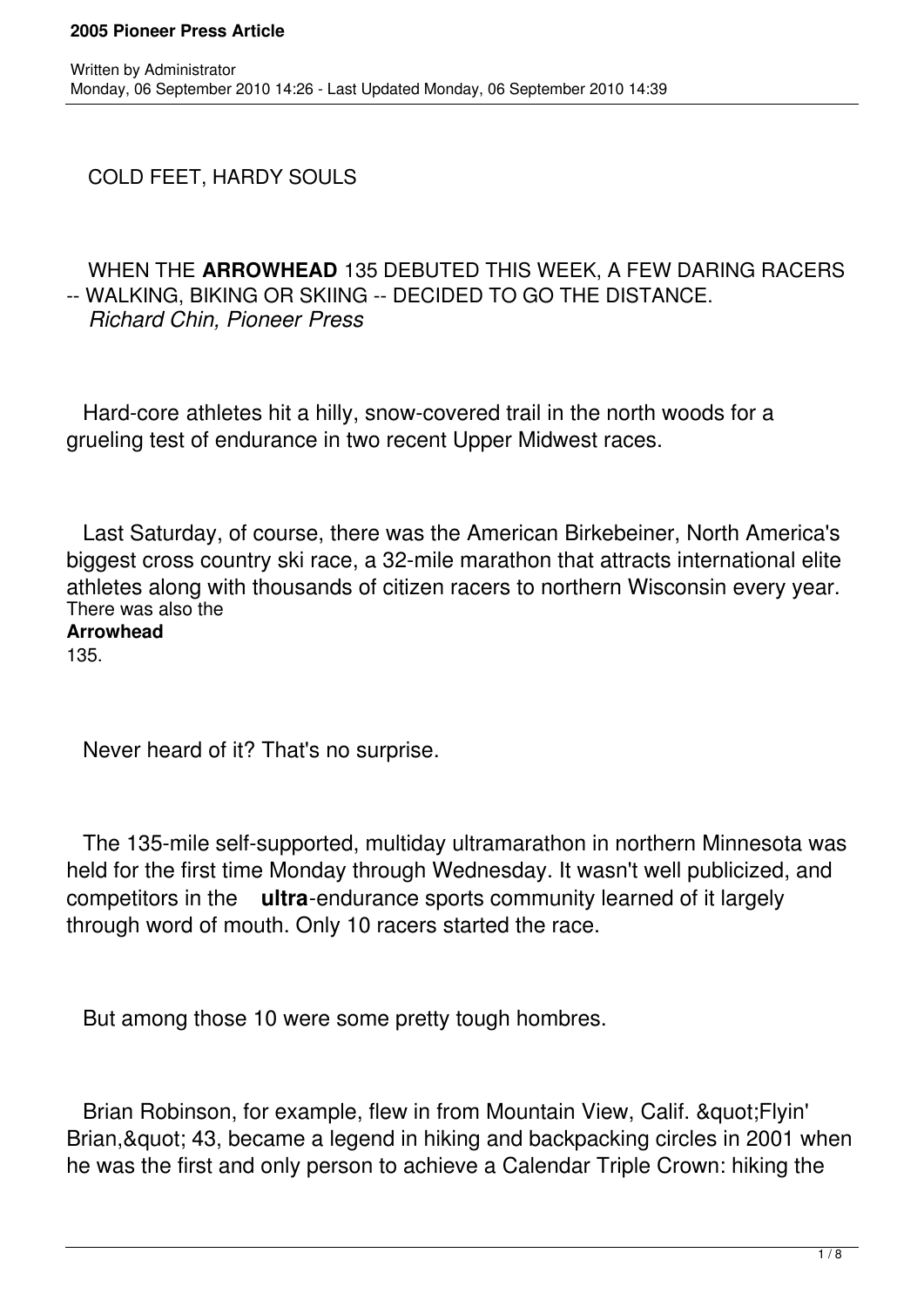Appalachian Trail, the Continental Divide Trail and the Pacific Crest Trail -- 7,400 miles -- in 300 days.

 Mike Foster came up from Fort Benning, Ga. A major in the Third U.S. Army Ranger Battalion, Foster, 37, just returned from Iraq for a long leave. He learned about the **Arrowhead** 135 on the Internet.

 "I'm trying to find ways to fill up my month, and this is the best thing going this week, & quot; he said.

 Laurie and Dick Woodbury, a White Bear Lake couple, also were there. She's 49. He's 60. Each has completed 14 Ironman triathlons. But now, they're looking for a challenge with a few more unknowns.

& auot; The Ironmans are getting too predigested, & quot; Laurie Woodbury said. & guot; It's always fun to get in on things before it gets too huge and hyped up and blown out of proportion. & quot:

SELF-SUFFICIENCY

 The **Arrowhead** is a different kind of endurance event, an odd combination of epic and low key.

 It was held on the Department of Natural Resources **Arrowhead** State Trail, a trail primarily used for snowmobiling that runs from about International Falls to Tower.

Racers started at 7 a.m. Monday at the north end of the trail and had until 7 p.m.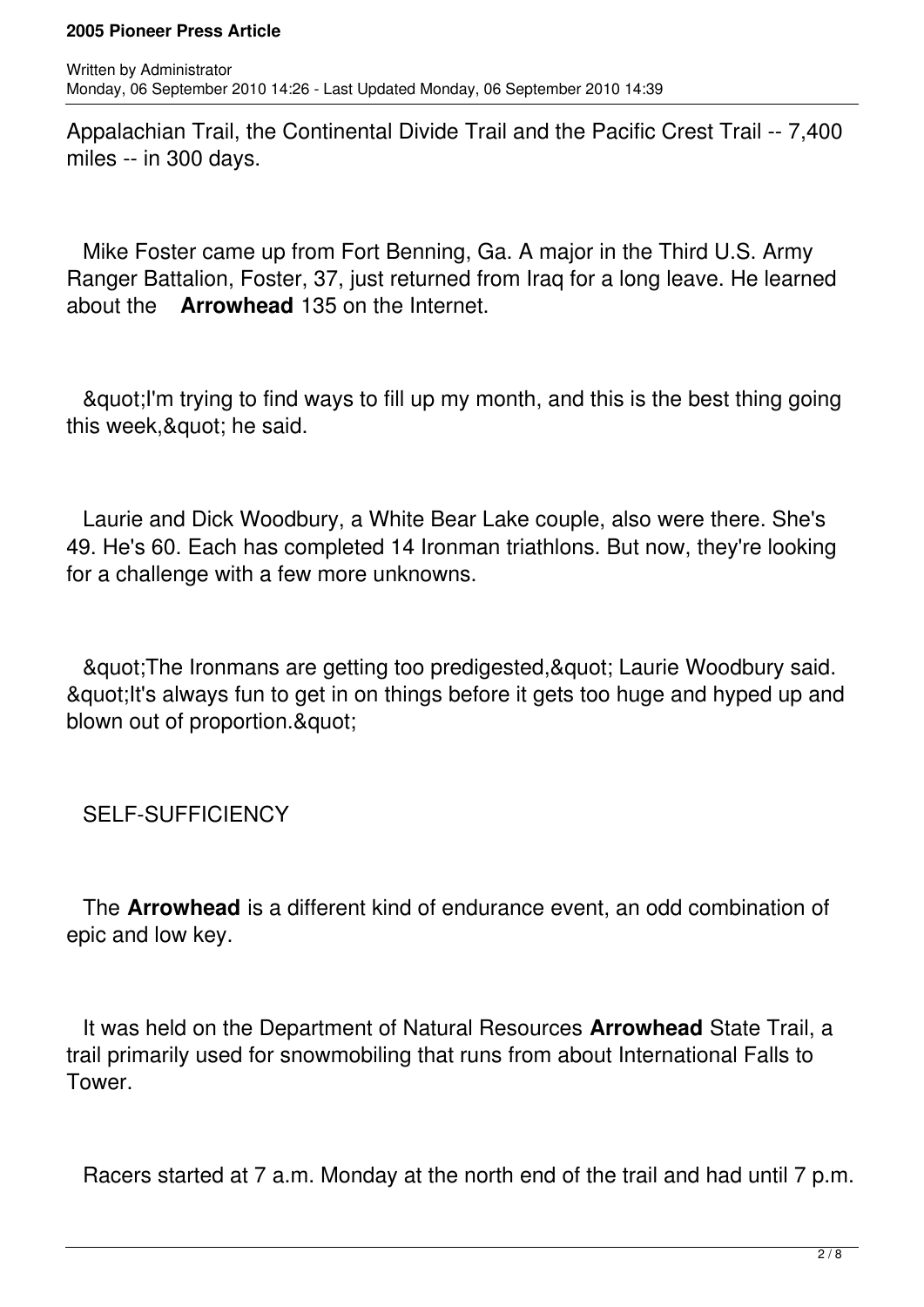Wednesday to complete a 135-mile trek under their own power.

 Eight racers decided to ride the route on mountain bikes with winter tires. One decided to walk. One opted to use cross country skis.

 The racers could resupply at a checkpoint at about the 80-mile point. And some would take advantage of food and shelter at lodges near the trail. But otherwise, there would be no feed stations. All the competitors were required to be self-sufficient, and most of them would spend at least some time bivouacking on the trail.

 Each competitor was required to carry at least 15 pounds of gear, including a sleeping bag rated for 20-below-zero temperatures, sleeping pad, bivouac sack or tent, a stove to melt snow for drinking water, a headlamp and a flashing red light. Each racer also was required to finish with at least one day's worth -- 3,000 calories -- of food.

 Modeled after Alaskan events like the Iditasport and the Susitna 100 -- multiday, self-supported winter wilderness ultramarathons -- the **Arrowhead** 135 is the only event of its kind in the lower 48 states, according to race director Pierre Ostor.

 The 48-year-old White Bear Lake resident and Iditasport veteran completed the 100-mile Susitna 100 on foot Feb. 19. He planned to bike his own race after just eight days of rest.

 The **Arrowhead** 135 is intended to be a sister event to the Kiehl's Bad-water Ultramarathon, a 135-mile foot race from Death Valley to Mount Whitney, Calif. Eventually, the race organizers would like to create a grand-slam series, linking four 135-mile races in extreme conditions.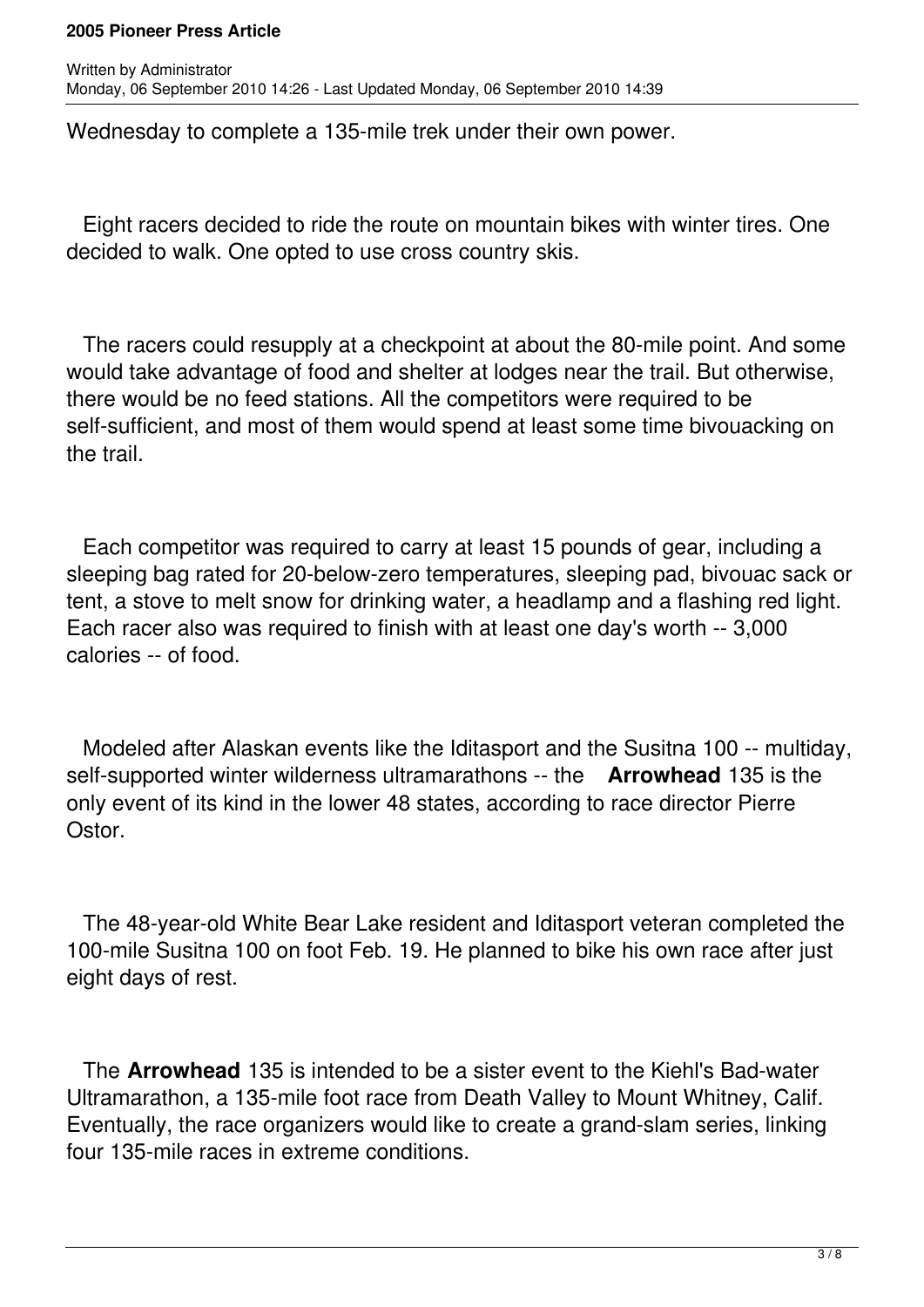"Maybe one in South America in the jungle," Ostor said.

 The **Arrowhead** race cost \$100 per competitor. Unlike marathons run by an army of volunteers, only four people staffed last week's race.

 One of them, Air Force veteran Jonathan Yeakel, patrolled the trail on a snowmobile. He shared the sentiments of a lot of local snowmobilers: People trying to ski, walk or bike the trail were basically crazy.

& quot; I've done a little more dangerous stuff in my life, but I don't know if I could do this, & quot; he said. & quot; There's a hill out there, we call it Death Hill. On a snowmobile, you've got to goose it. & quot;

GOING, GOING, GONE

 The temperature at the race start was about 9 degrees, but after sundown on the first day, the thermometer reading really started to drop.

 At about 10 p.m., the lead racer, Matt Evingson, 35, of Minneapolis, arrived on his bike at the 80-mile mark, a checkpoint at a lodge at Myrtle Lake.

& auot; My energy level is great. And my muscles feel great, & quot; he said. But his knee was hurting. He took some pain pills, ate some food and debated whether to rest or push on.

& guot; Those hills were really tough, & quot; he said. & quot; It's getting colder, for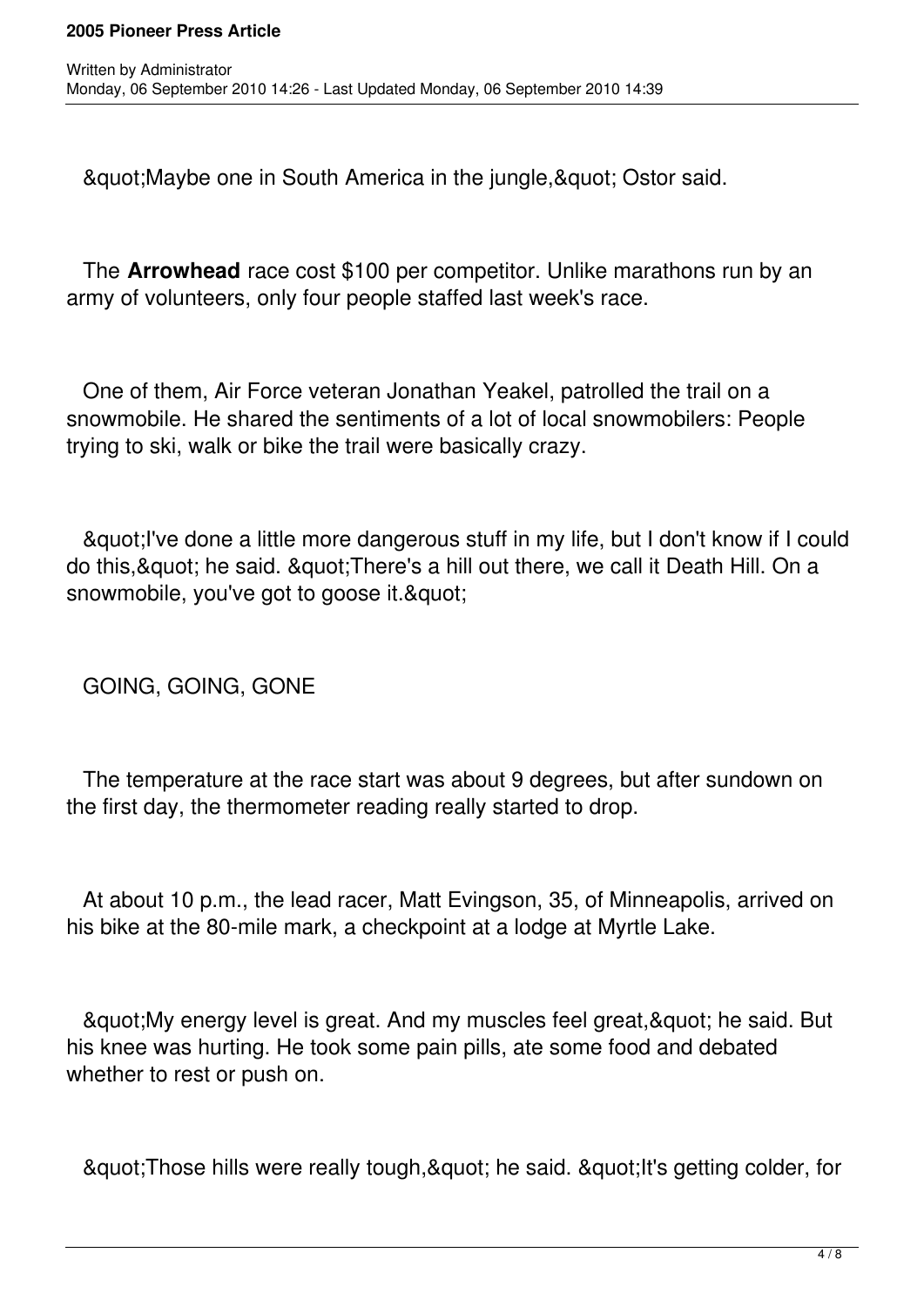sure.&quot:

 Evingson may have had a technological advantage over some of the other bikers. He pedaled a custom-made bike built by his brother to accommodate cartoonishly large tires designed to float over soft snow.

 He decided to push on, despite his knee. He left the lodge after resting only about an hour, got back on his bike and pedaled off into the cold darkness.

 Ostor, also biking, showed up at Myrtle Lake a couple of hours later. He decided to sleep for a few hours. & quot: I don't have much legs left from last weekend, & quot; he said. & quot; I ran for 100 miles. & quot;

He was up again at about 5 a.m. & quot; My butt is sore. I lost some skin already. Thirteen hours to go at least, & quot; he said. & quot; What we do for fun, eh? & quot;

 The race was just into its second day when the first competitors start dropping out. The Woodburys, bikers, scratched at about 10 a.m.

 At about that time, Bill Shand, of Red Lake, Ontario, also reported he would drop out. The freewheel on his bike broke, so he couldn't pedal it. He pushed it through the snow for about 5 1/2 hours until he reached a resort at Elephant Lake, where he stayed overnight.

& auot; I'm not much of a walker, & quot; he said as he ate Froot Loops at Melgeorge's Resort. & quot; And these boots aren't made for walking. & quot;

But Shand was back in the race when a reporter offered to loan him the wheel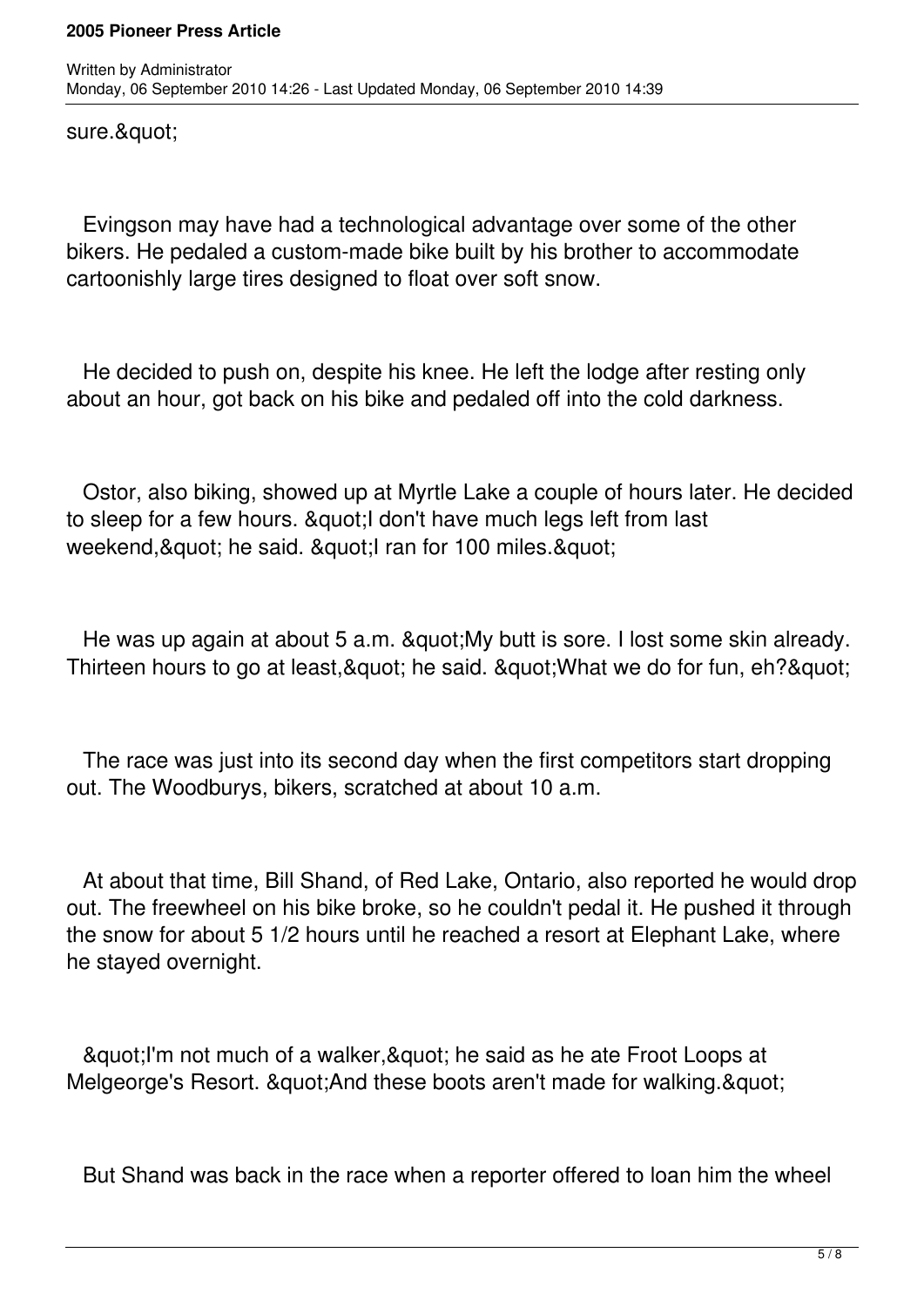from his bike. Shand said part of the appeal of the race is accomplishing the event without outside help. But he didn't want to quit, either.

& au ot; I was bummed last night. I was bummed. I've never scratched in my life. Been racing for 10 years and never scratched, & quot; he said as he fitted the wheel to his bike.

 By about noon, three racers had reached the lodge at Myrtle Lake: Shand; Foster, a biker; and Ron Kadera, the only racer on skis.

 Kadera, a veteran of 18 Birkebeiners, decided he needed to try something different. The owner of County Cycles in Roseville, Kadera is also a sponsor of the race. Kadera estimated the temperature dropped to about 20 below zero during the night.

& quot; It's been difficult. I've never ridden in the snow. Last night was the coldest weather I've ever seen, bar none, & quot: Foster said, & quot: I had an ice cube form in my nose last night. & quot;

 Word arrived that Evingson had just finished the race, downing pain pills to get to the end.

 The three racers at Myrtle Lake soon headed out again, each with a different target for finishing. & guot; I'm hoping 10 hours, & guot; Shand said. Maybe by midnight, said Kadera. Early Wednesday afternoon, said Foster.

& aupt; I want to finish so bad, & quot; he added.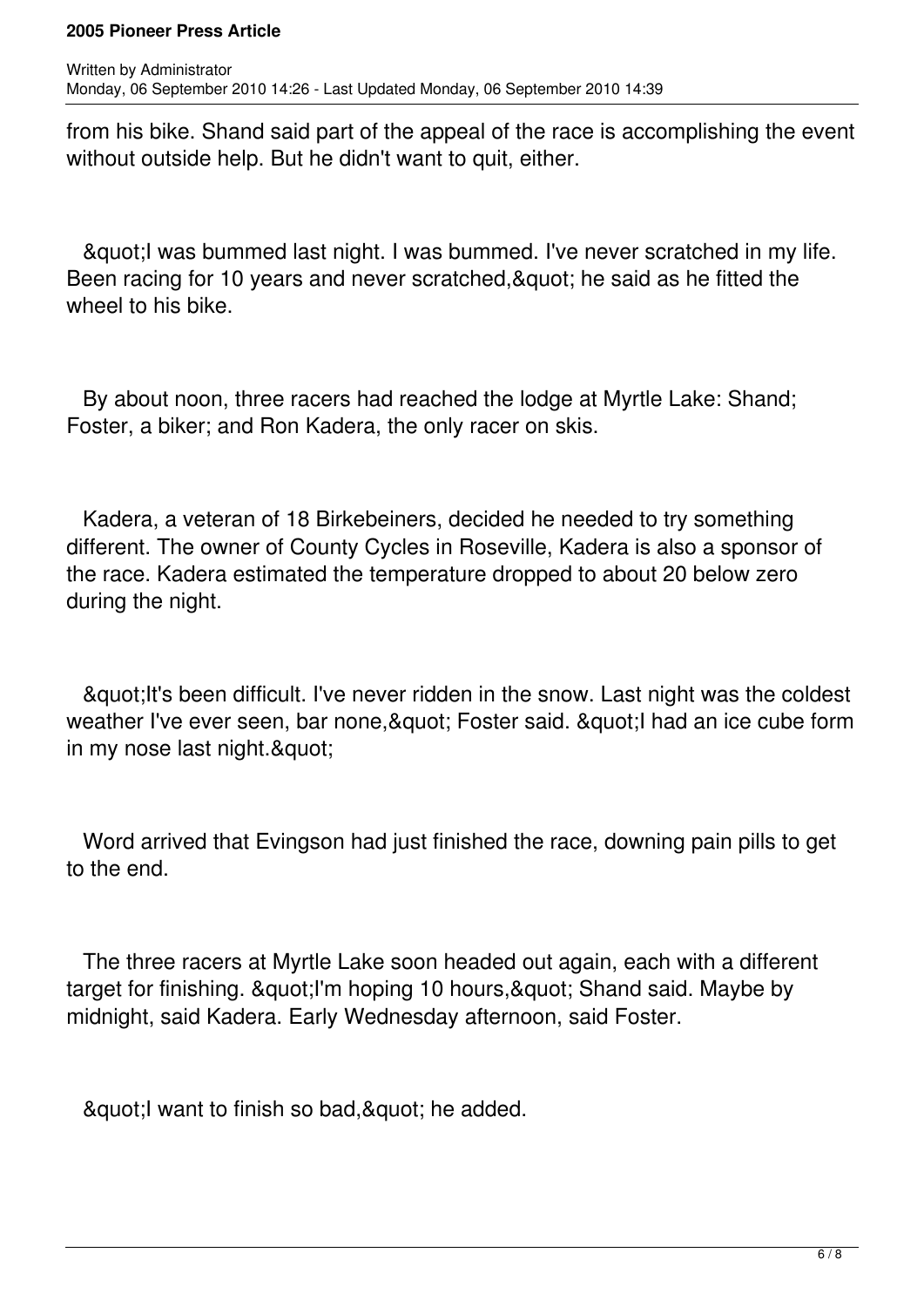The attrition rate continued to rise. Brian Block of Ames, Iowa, had to drop out because his bike's derailleur broke. Josh Peterson of St. Paul arrived at Myrtle Lake saying he was throwing in the towel.

& au ot into my sleeping bag at 7, and I started shivering, & quot; he said. & quot; I didn't sleep at all, I was so cold. & quot;

He built a fire, & au ot: but I was so fried. I was so cold and wet. & quot:

& guot; There were wolf tracks everywhere, & quot; he added. & quot; When you're sleeping or trying to sleep, you hear these things. You think, 'Oh, what if a wolf comes along and bites me in the leg?' & quot;

 Robinson showed up at Myrtle Lake at about 5 p.m. pulling a sled. He also announced he was done. He had frostbite on his fingers. & quot; I was prepared for 5 or 10 below, & quot; he said. & quot; Even walking, I couldn't maintain my temperature. It was fun while it lasted, & quot: he said.

 Ostor, who would finish about 33 hours after he started, said he already has about 15 people interested in doing the race next year. Within a couple of years, he projected that number may climb to 50 or 75 racers.

Both Peterson and Block said the same thing: & quot; I'll do it next year for sure."

For more information: www.arrowheadultra.com

Richard Chin can be reached at rchin@pioneerpress.com or 651-228-5560.